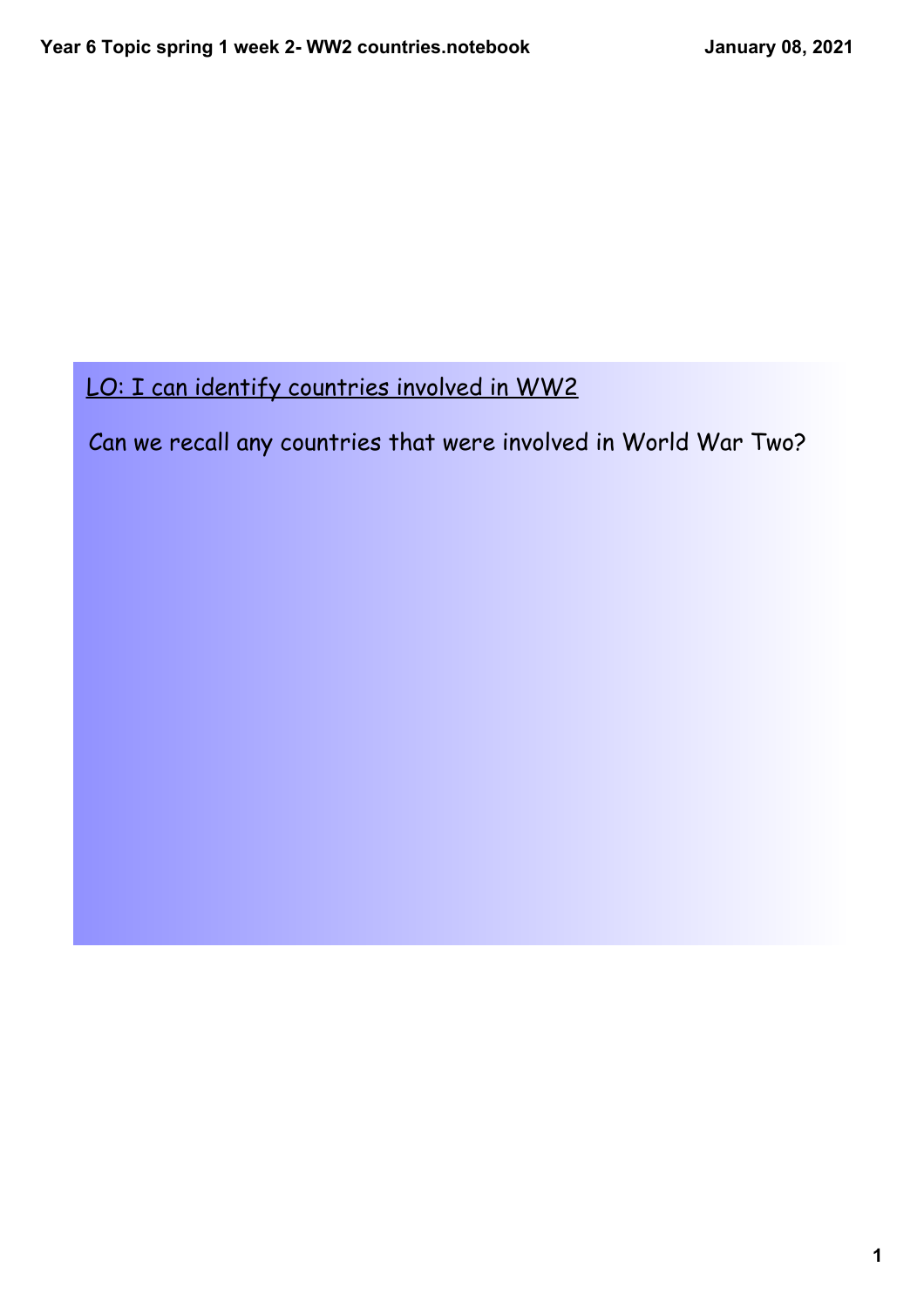Let's find out more from this video...

https://www.bbc.co.uk/teach/class-clips-video/history-ks2 [g](https://www.bbc.co.uk/teach/class-clips-video/history-ks2-geography-of-world-war-two/zv99rj6)eography-of-world-war-two/zv99rj6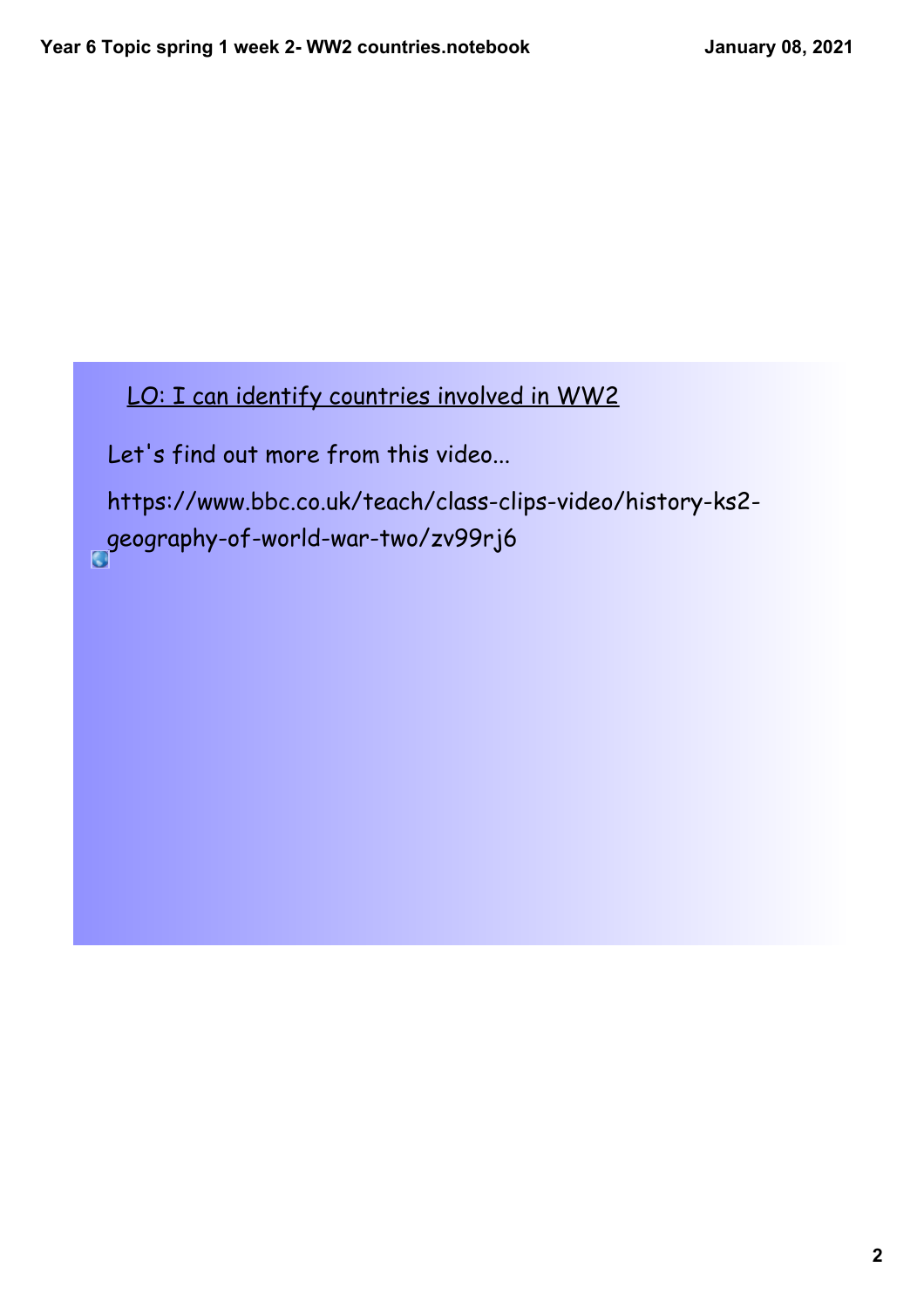

Which of these countries were allies and which were axis?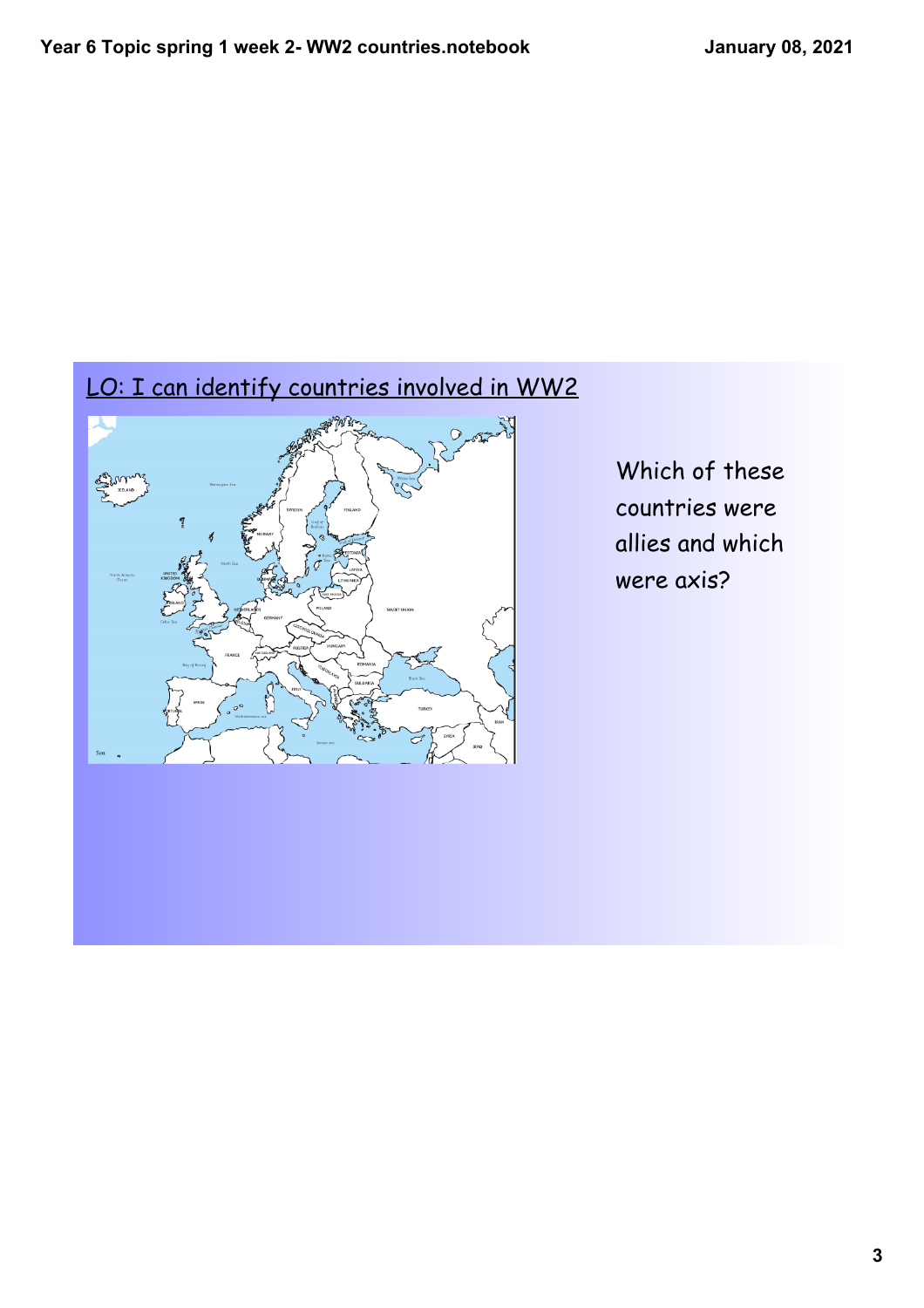Create a poster/factfile for either the allies or the axis countries involved in WW2.

You should include a picture of the countries flag who ruled the country and any other important facts.

Chilli challenge- explain how Empires impacted the countires involved in the War.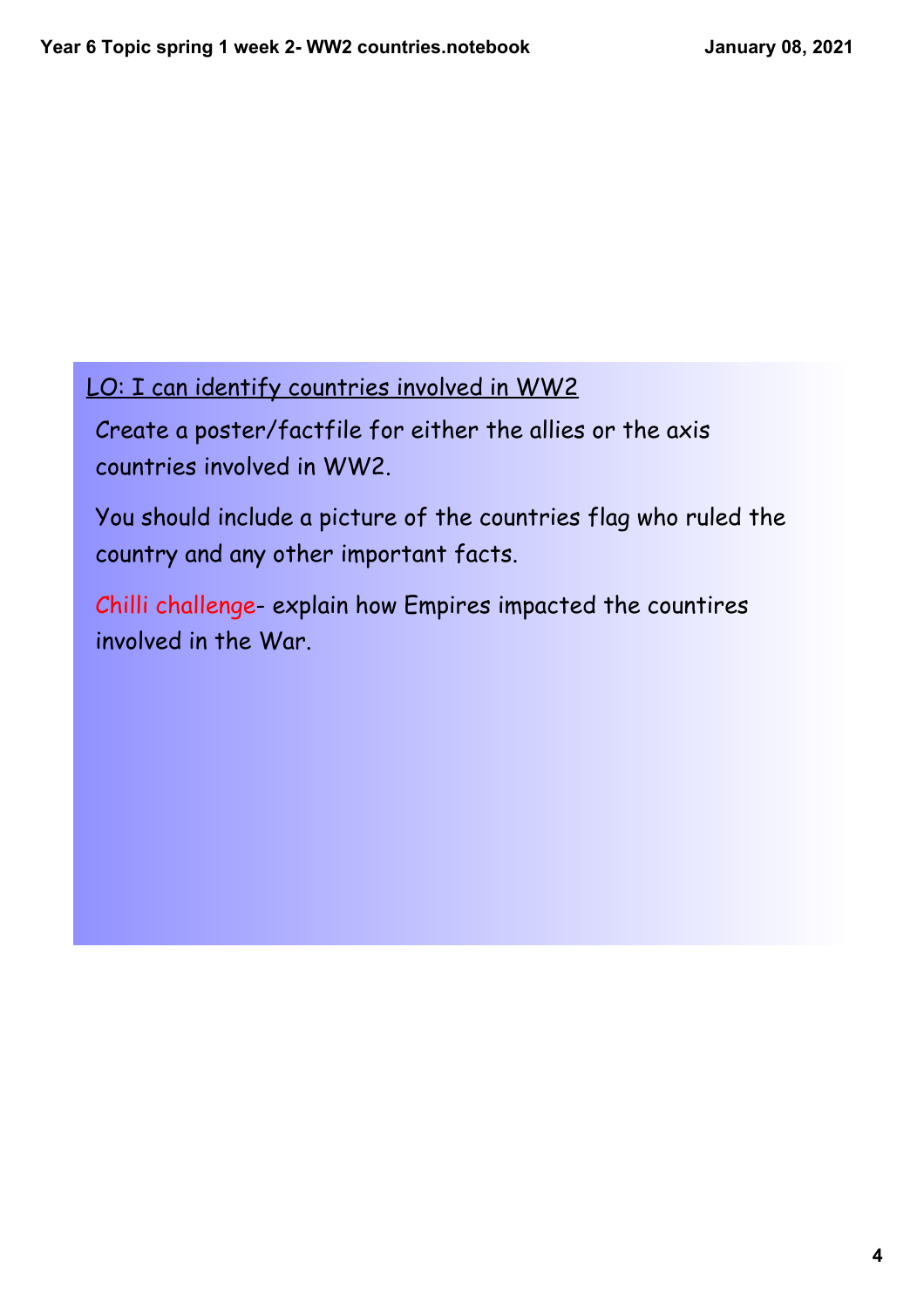# LO: I can identify countries involved in WW2<br>
Fine Allies



Here is some information you could use but you can also look on the internet. You don't like to layout your work like this but can if you like.

Be creative!